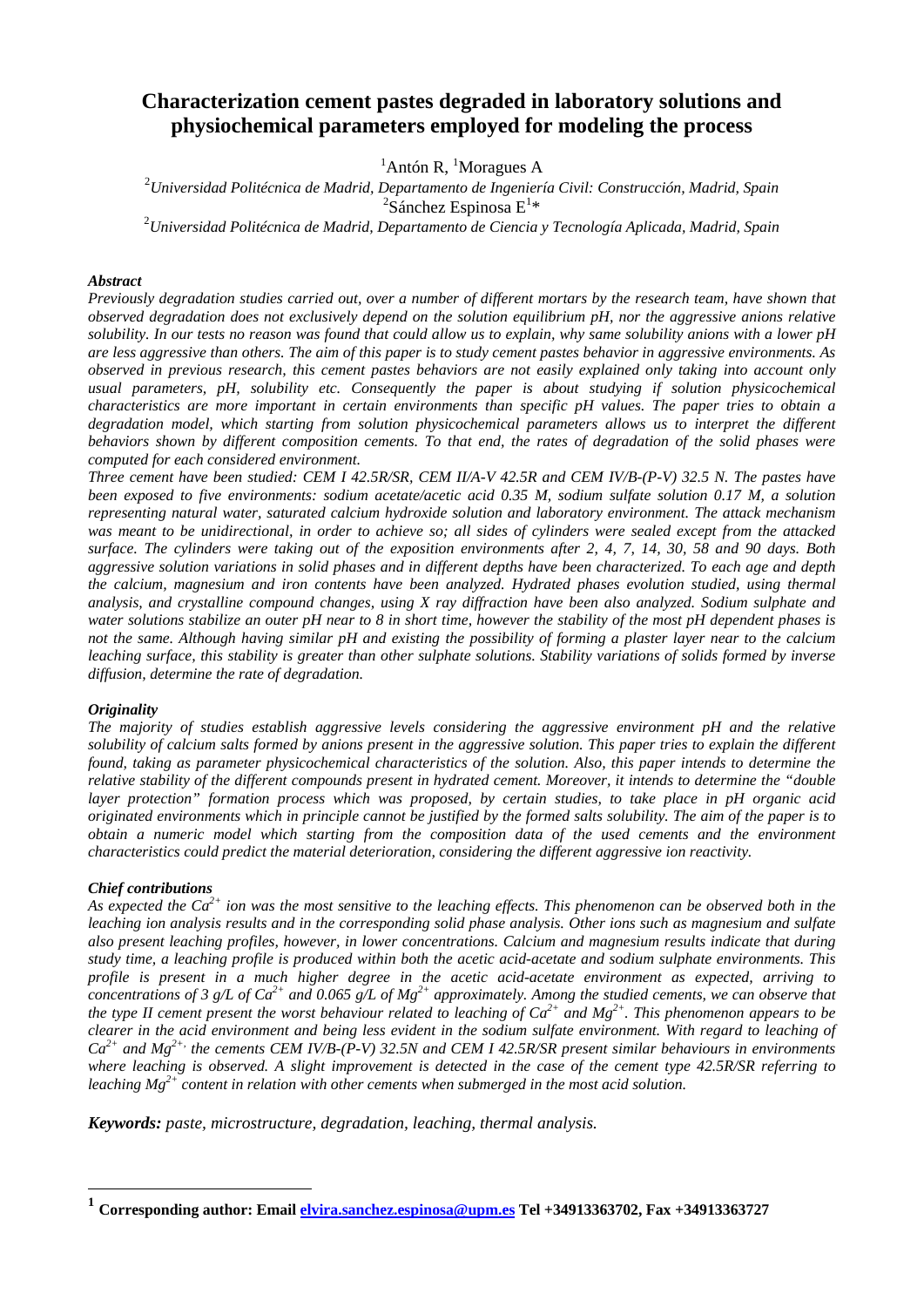### **Introduction**

The various existing standards relating to the aggressiveness classification of the different environments, establish the pH as one of the key variable. However it does not explain itself all observed effects. The aggressive behavior may be classified in a simple way according simultaneously to two parameters, those being the pH and the present anions. Media with a pH higher than 7 are considered low aggressive whereas media with a pH lower than 7 may be considered of important aggressiveness. There is only one exception to this general rule and it is referred to the high level of ammonia content media. In this case the medium pH after the first minutes of being in contact with the cement material establishes its pH level around of 8, presenting however high aggressiveness.

The numerous studies carried out in the leachability field have justified the existence of these two facts, by the formation of a "double layer" of carbonates in the case of pH higher than 7 and in the case of the ammonia by the increase of calcium salts solubility when the medium present an important ionic power. This fact may take place in solutions with a high content of ammonia by the high solubility of its salts.

Basically, the degradation process is determined by the portlandite solution, so the variation of this must ultimately determine the extension of the process. The data existent in the bibliography (Cardé, *et al.*, 1996) allow obtaining the concentrations of  $Ca^{2+}$  in equilibrium. In deionized water, for porlandite and CSH gel, these concentrations have the values of 20·10-3 mol/L and 2·10-3 mol/L, respectively. When the used medium is an aqueous solution of ammonia nitrate 6 M (Heukamp, 2003) the value of this same equilibrium concentration, in of 2.7 mol/L for the portlandite and of 0.5 mol/L to the CSH gel. This variation of concentration of equilibrium  $Ca^{2+}$  is which gives justification to the acceleration of the decalcification process. Considering this information the apparent Kps of calcium hydroxide in deionized water has a value of  $3.2x10^{-5}$ . For the case of 6 M ammonia solution the apparent Kps of solubility would have a value of  $8x10<sup>-4</sup>$ , 25 times higher. These results may point that this equilibrium, is ultimately, the one who defines the aggressiveness. This is equivalent to say that the ionic strength and the pH are what determine the medium aggressiveness. However, if we only regard to the degradation mechanism, the medium pH has influence in the decalcification process because, basically, it is an acid/base reaction. But in order that the process progress reaches an adequate speed the electro neutrality must be maintained. Given this, in spite of the quick diffusion of the  $H^+$  and OH, the process will be controlled by the calcium diffusion (Kamali *et al.*, 2008; Segura, I *et al.*, 2008). The objective of this research is establishing the importance of the different stages in the process and the influence of the different parameters of those stages.

#### **Materials and methods**

The study was carried out with paste samples of cement CEM I 42.5R/SR (reference cement) and CEM II/A-V 32.5R. The range of fly ash content is specified in UNE-EN 197-1:2000, and is in the range of 6-20%. The chemical composition is shown in Table 1.

Table 1. Mineralogical composition of the cements

| <b>Cements</b>          | Ca O  |                |      |      |      |                                |      |      |      | $SiO2$ Al <sub>2</sub> O <sub>3</sub> Fe <sub>2</sub> O <sub>3</sub> MgO Na <sub>2</sub> O K <sub>2</sub> O SO <sub>3</sub> P <sub>2</sub> O <sub>5</sub> Ign.loss |
|-------------------------|-------|----------------|------|------|------|--------------------------------|------|------|------|--------------------------------------------------------------------------------------------------------------------------------------------------------------------|
| <b>CEM I SR 42.5R</b>   | 62.39 | $\sqrt{18.50}$ | 3.60 | 2.94 | 0.98 | 0.81                           | 0.89 | 3.02 | 0.44 | 2.19                                                                                                                                                               |
| <b>CEM II/A-V 32.5R</b> | 53.33 | 20.64          | 6.84 | 4.37 |      | $1.90 \t 0.73 \t 1.05 \t 2.71$ |      |      | 0.38 | 2.93                                                                                                                                                               |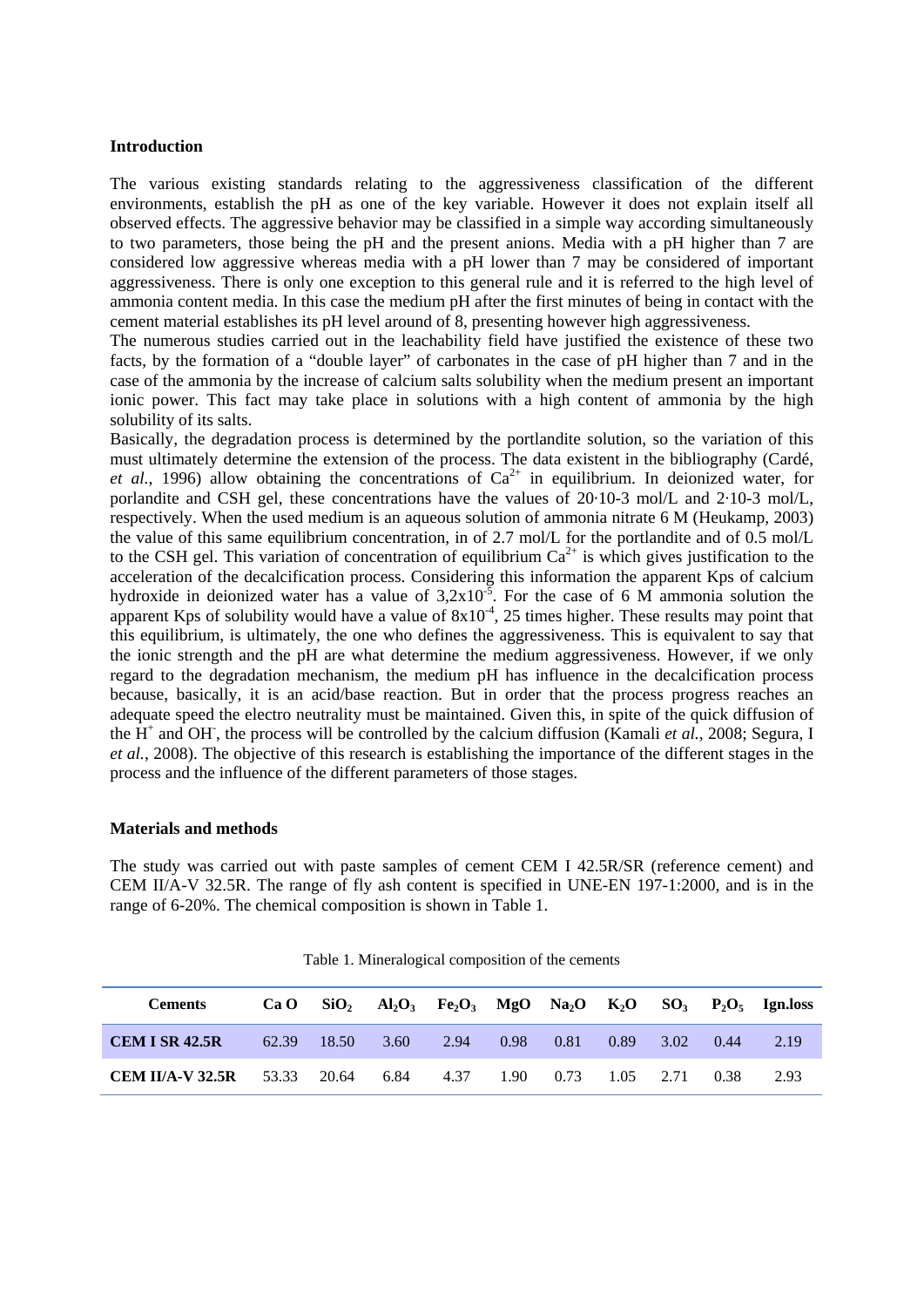The cement paste samples were prisms of  $10x10x60$  mm<sup>2</sup> according to UNE-EN 196-3. The water/ cement ratio was of 0.4. The specimens were removed from the molds after 24 hours and cured in climatic chamber for 28 days for cement type CEM I and 90 days for cements type CEM II, in order to ensure hydration reactions from the fly ashes. The climatic conditions were  $96 \pm 2\%$  HR and  $20 \pm 2\degree$ C. There were made 4 batches (84 specimens) for the cement CEM II and 3 batches for the reference cement. Aggressive media are solutions: acetic acid/sodium acetate with a pH 4.8 and a concentration of 0.35 M; sodium sulfate with a pH 8.3 and a concentration of 0.21 M; natural water with a pH 8.

The pH of the different media was measured daily during the first week of the trial and weekly from the second week. There were two control media: one was a saturated solution of calcium hydroxide and the other the laboratory environment. The specimens were covered on all sides with an epoxy resin Sikagard 62. The end of the specimens was cut in order to remove the resin from it. After this the specimens were immersed in a saturated calcium hydroxide solution, which allows the surface saturation of the specimens before reaching the stage of degradation. This will limit the phenomena of capillary suction, reducing the process to a phenomenon of diffusion/reaction. A stirring solution device was designed and manufactured in order maintain solution homogeneity (Figure 1).



Figure 1. Continuous agitation system

A system for  $N_2$  gas bubbling was also provided, in order to prevent the dissolution of  $CO<sub>2</sub>$  and thus the carbonation of the samples and solutions. In this system, 9 specimens of each type of cement were immersed in each degradation media. The times of exposure to aggressive media have been 2, 30 and 92 days. At each exposure time were extracted 6 specimens for CEM I and 9 for CEM II. Then the specimens are cut into sections approximately 2 mm thick, perpendicular to the longitudinal axis of the specimen. 8 cuts were carried out in every sample obtaining 8 layers per sample. The cut was made with a precision cutter petrographic Struers, Model Secotom-10, with diamond of 0.4 mm thick. After removing the resin, samples were pulverized in an agate

mill Retsch RM 200 Automatic. Then the powder was sieved with a screen size of 0.16 mm. The ion  $Ca^{2+}$ , Mg<sup>2+</sup> and Fe<sup>3+</sup> determination was carried out through an Ionic Cromatograph professional series mark Metrohm model 882 Compact IC, with an automatic sample processor model 858 equipped with ultra-filtration. The coupled columns are: anionic column Metrosep A Supp 5 250 and a cationic Metrodep C-3 250 column. In the layers 1, 2, 3, and 8 the ions were determined for both cements and in aggressive and reference media.

The thermal analyses were carried out within a Simultaneous Thermal Analyser Labsys Evo 1600 of Setaram, equipped with a precision balance of  $\pm 0.01\%$ . The employed detector was a TG/ATD CAÑA that includes a platinum-rhodium transducer capable of operating in conditions of up to 1600ºC. The employed crucibles were alumina  $(\alpha-A_1,O_3)$ . As reference for data acquisition of ATD it was employed alumina from the own reference crucible. The dynamic heating ramp applied to the samples varied from 25°C to1200 °C. The heating speed was of 10°C/min. The test atmosphere was  $N_2$ , with an approximate flow of 80 ml/min.

# **Results**

Figures 2 and 3 show the percentage of  $Ca^{2+}$  and  $Fe^{3+}$  related to cement weight of the different analysed wafers in the samples subject to a solution of sodium acetate/acetic acid. Figure 4 show the percentage of  $Ca^{2+}$  and  $Fe^{3+}$  related to cement weight at different depths of the samples exposed to sodium sulphate. In Figure 2 it is observed that for both cements and after two days of exposure there is already a slight loss of  $Ca^{2+}$ . The behavior of both cements is almost the same. After 30 days of  $Ca^{2+}$ . exposure, the  $Ca^{2+}$  is more significant being established at a depth of around 4.5 mm. This degradation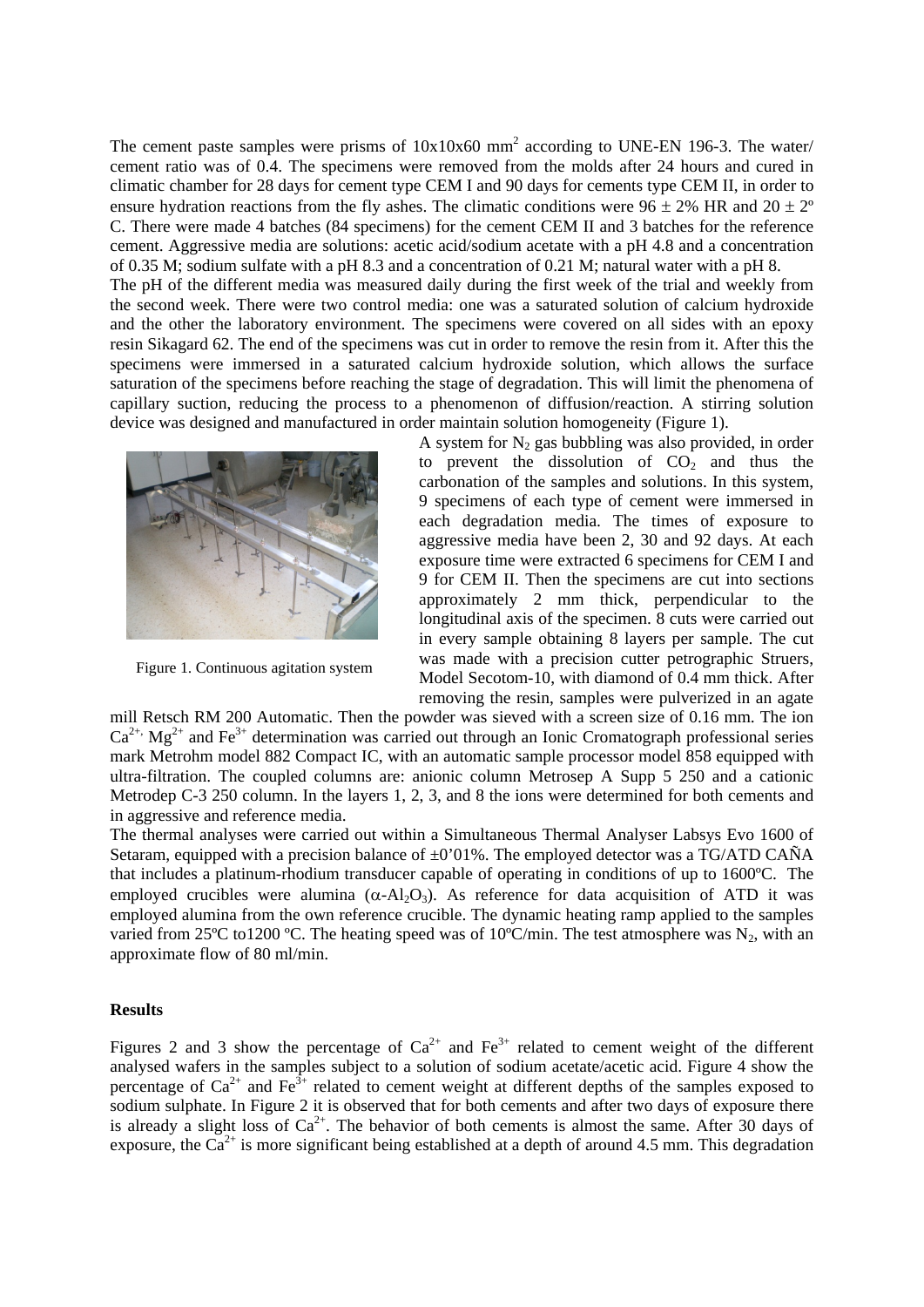depth matches with the experiments after 2 days of exposure. The loss of  $Ca^{2+}$  concentration after 90 days of exposure ceases at a depth of around 10.5 mm. In Figure 3 there is no substantial  $Fe^{3+}$  content variation after 2 days of exposure, however, after 30 days, the  $Fe<sup>3+</sup>$  variations relating the reference simple contents are considerable. These percentages are increases of 4.5 and 5.5 in the CEM II and the CEM I respectively. The behaviour of both cements is similar, being the  $Fe<sup>3+</sup>$  content stabilised at a depth around 4 mm. At last, after 90 days of exposure the decrease of Fe<sup>3+</sup> content starts at a depth of around of 10.5 mm. In figures 4 it is observed that in the calcium sulphate medium for any depth and any exposure time, there is not degradation of cement matrix due to ion  $Ca<sup>2+</sup>$  loss. The values of the calcium concentration remain constant.



Figure 2. %  $Ca^{2+}$  cement weight at different depth in acetic acid/sodium acetate solution

Figure 3. %  $Fe<sup>3+</sup>$  cement weight at different depth in acetic acid/sodium acetate solution



Figure 4. %  $Ca^{2+}$  cement weight at different depth in Na<sub>2</sub>SO<sub>4</sub> solution

Figure 5 present the results made for our research group about of  $Ca^{2+}$  leached of samples of mortar made with cement CEM IV/B-V 32.5N exposed to three solutions with pHs 4.5, 6 and  $\overline{8}$  [5]. Figure 6 show the result of  $Ca^{2+}$  leached obtained in the present work. In figure 5 it is observed that calcium ion leaching correspond to the pH 4.5 medium followed of the pH 8 and pH 6. In this last case, we found values almost constant since the first days of the test. In the figure 6 it is noticed a much more different behavior. The  $Ca^{2+}$  concentration is much higher in acetic acid solution. Between sodium sulfate solution and natural water the differences between the ion  $Ca^{2+}$  leached is higher in the CEM II cement being more evident when the pH decreases.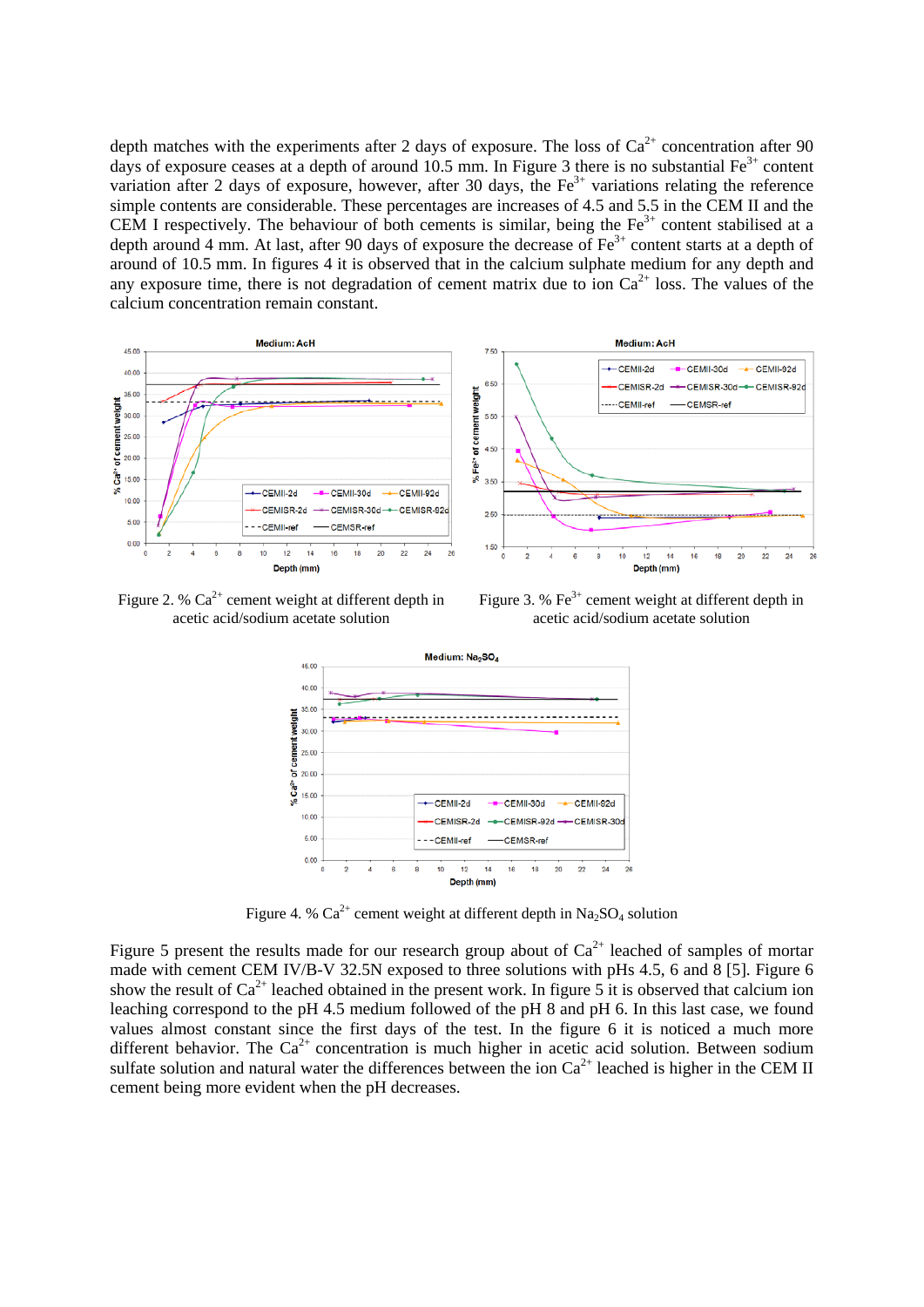



Figure 5.  $Ca^{2+}$  leached of samples of mortar made with cement CEM IV/B-V  $32.5N$  ( $a/c = 0.5$ )

Figure 6.  $Ca^{2+}$  leached in the different solutions for cement paste samples during the time of exposition

Figures 7 and 8 show the DTA of CEM I exposed at calcium hydroxide solution and CEM II exposed at sodium sulfate solution during 30 days. Figures 9 and 10 shows the DTA of both cements exposed at acetic acid solution during the same time.



Figure 7. DTA of CEM I exposed to calcium hydroxide solution during 30 days



Figure 9. DTA of CEM I exposed to acetic acid solution during 30 days



Figure 8. DTA of CEM II exposed to sodium sulfate solution during 30 days



Figure 10. DTA of CEM II exposed to acetic acid solution during 30 days

In figure 7 and 8 it is shown that the portlandite and bonding water contents do not vary throughout the length of the sample. In the CEM II, the percentages of water bonding are slightly higher than those of the CEM I, at expenses of the portlandite percentages. This slight variation may be due to the result of the pozzolanic reaction that takes place within the CEM II. After 30 days of exposure to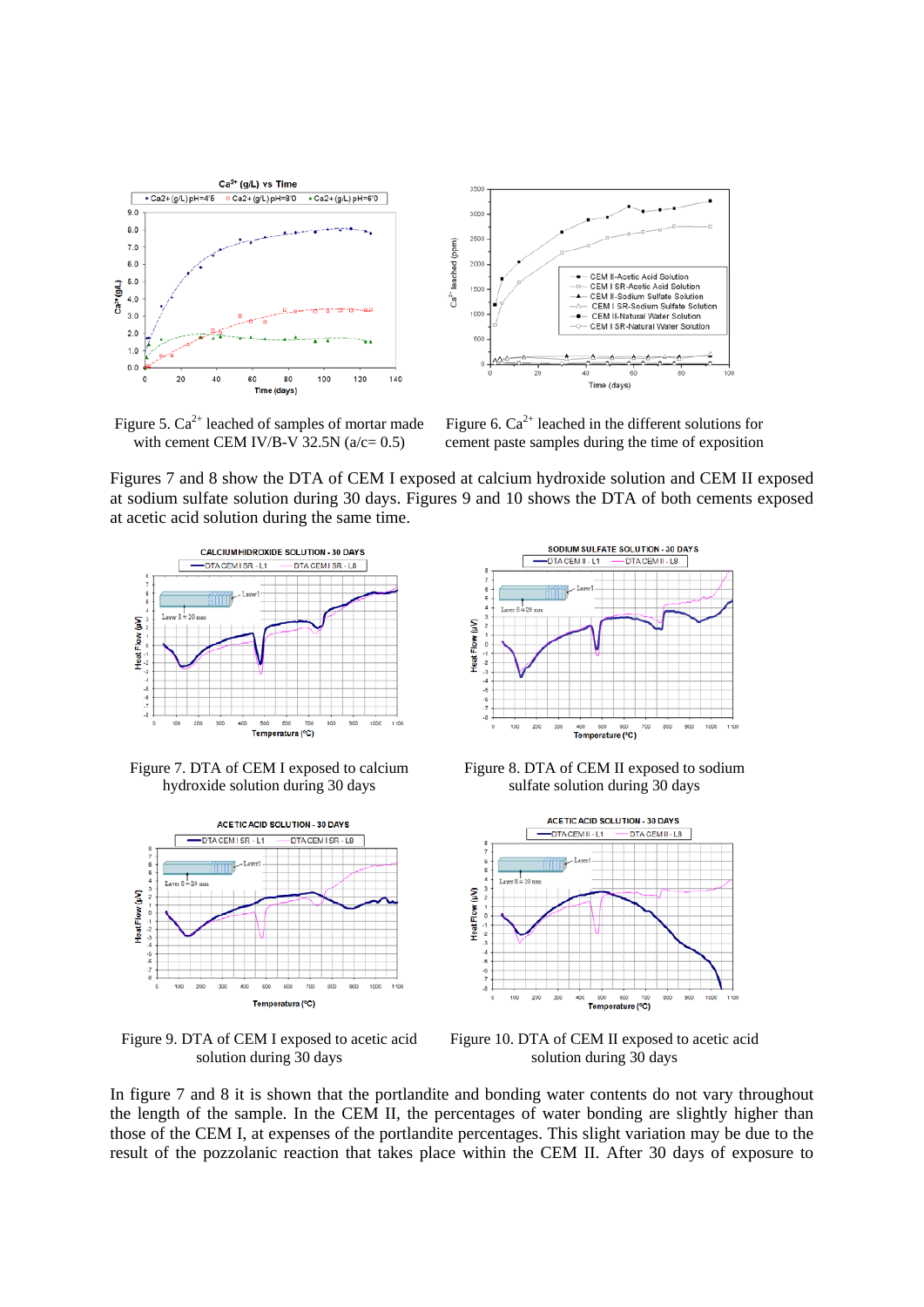acetic acid solution in both cements (figures 11 and 12) is observed the total portlandite disappearance in the superficial layers. Also it is observed a decrease of the carbonate content in the same layers, compatible with the dissolution of these compounds in acid media. The resulted obtained from the calculation of the bonding water, indicate that the tendency of a slightly lower content in the CEMI regarding CEM II. The bonding water band keeps its qualitative shape although a slight decrease in the layer 1 regarding the layer 8. This decrease is more evident in the CEM II.

#### **Discussion**

The leaching analysis (Fig. 6) shows that two of the media (natural water and calcium sulphate) do not present almost calcium leaching. The calcium concentration is stabilized after few days and it is maintained on this value. In both cement generated leached by the sodium sulphate are bigger than natural water. This behavior is similar to the one shown by the mortar leached whose aggressive medium had been prepared with a buffer solution of pH 6 (Antón, 2008). In all of them there is a small stage of little extension and there is no diffusion phase. Usually this behavior has been attributed to the formation of a carbonate calcium layer (Gerad, 2002) due to the carbonization of the aggressive medium. In our experimental design it is being compared solutions of significantly different pH (between 6-9). In addition the solutions used for paste samples have been maintained with a nitrogen flow. For the mortar samples the aggressive solutions have been kept on the air, so the carbonate concentration in the solution should not be the same. In spite of all this variations of the external medium analog results are produced. This fact seems to indicate that the precipitation of carbonates is determined by the conditions of the aqueous phase, oversaturated of calcium ions in the diffusion process towards the exterior (Le Bellego, 2003), and that has almost no relevance the carbonate content of the aggressive medium.

The increase of calcium concentration present in the sulphate solutions may be caused by the increase on the solution ionic strength generated by the contribution of the sulphate ion to it. This hypothesis is reinforced comparing the apparent solubility constant value in the both leached solutions, considering them supposedly in equilibrium. The mentioned constants would have a relation of 23.97. The average values of calcium, much lower than the saturation values calculated, allow us to state that in this media the equilibrium is not reached during the studied period. The concentration values of the leaching in the ammoniac media and in pH values lower than 5 (Fig 5 and 6) show clearly the existence of two stages in the degradation process: the initial degradation stage with a kinetic of first order with respect to time and the calcium diffusion stage that according to the second Fick´s law depend on square root of t. In order to determine the level of accomplishment of this hypothesis in the tested samples in the different media it has been obtained the coefficient diffusion for all the studied mortars in the two solutions of different pH. In all solution it has been favored the formation of a buffer solution that allows to keep, as far as possible, the pH constancy and the not formation of calcium insoluble precipitates. In order to calculate the diffusion coefficient ANSI standard has been used, according to which and considering the limits of the effective diffusion coefficient application, it may be calculated according to the following equation [1]

$$
D_{\text{eff}} = \pi \left(\frac{\rho_{\text{m}}/A_0}{\left(\Delta t\right)_n}\right)^2 \left(\frac{V}{S}\right)^2 T
$$
 (1)

Where:  $a_n$  is leached element mass of the sample during the leaching interval (mg),  $A_0$  is total element mass in the simple at the beginning of the test (mg),  $(\Delta t)$ <sub>n</sub> is leaching duration interval (s), D<sub>ef</sub> is effective diffusion coefficient  $\rm (cm^2/s)$ , V is sample volume  $\rm (cm^3)$ , S is sample geometric surface area and T is average leached time (s). The obtained results show and initial lineal stage, whose speed coefficient is function of t, and for the same type of cement its slope is in direct relation with the pH. The second leaching stage corresponds to the diffusion stage. The diffusion coefficients obtained with the paste CEM II in the solutions with pH 4.5 is of  $17x10^{-11}$  cm<sup>2</sup>/s and of  $2x10^{-11}$  cm<sup>2</sup>/s for the solution of pH 8.5. The leaching analysis in pH 4.5 for the studied cements shows the existence of a higher